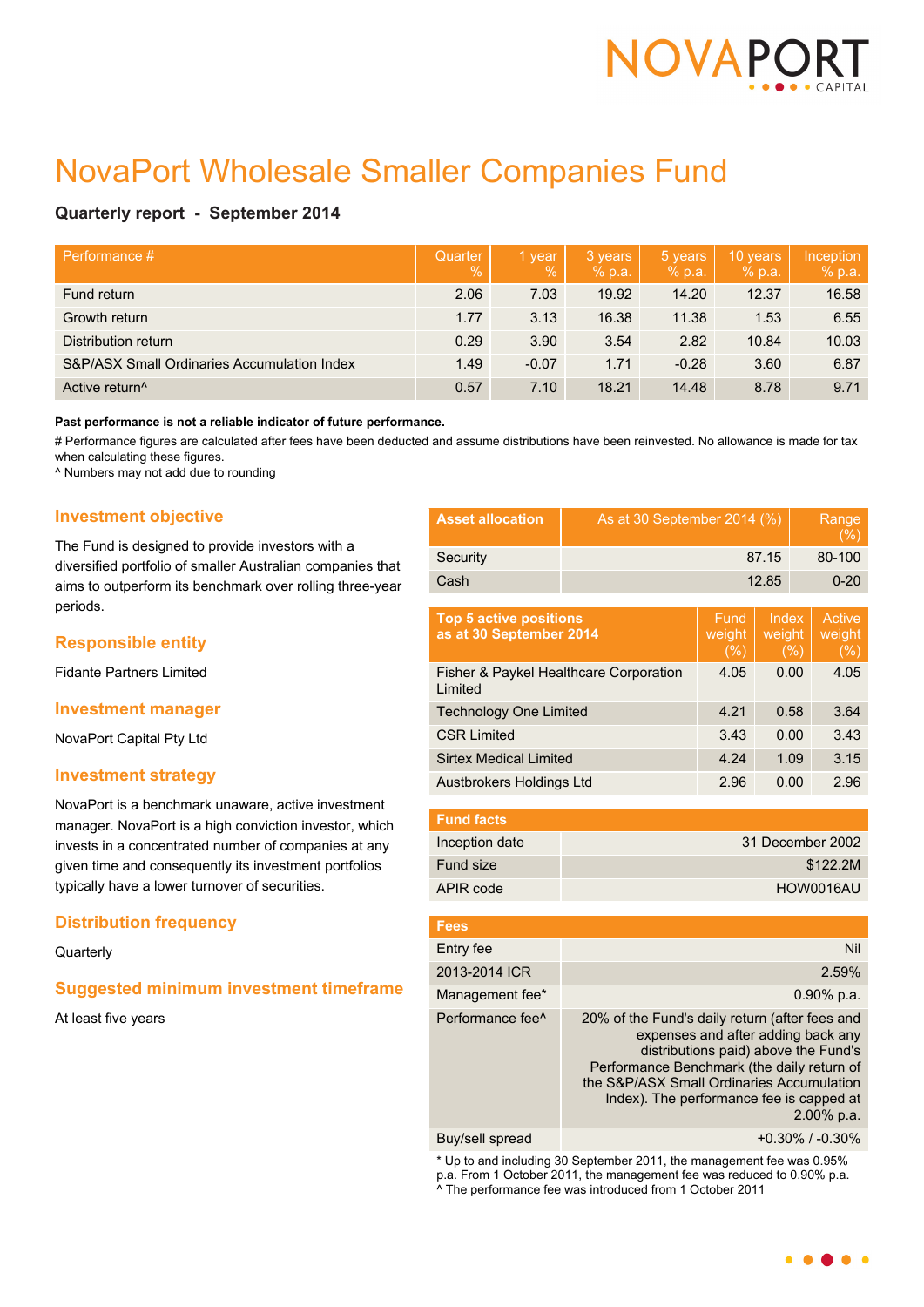## **Sector exposure as at 30 September 2014**



## **Market overview**

The S&P/ASX Small Ordinaries Accumulation Index declined 5.47% over September, it's worst month since June last year. The key driver was the 13.19% fall in the Resources sector compared to a 3.44% decline in Industrials for the month.

While the markedly weak performance in September dragged down the three month performance, the Small Ordinaries nevertheless still managed to finish the quarter up 1.49%. The divergence between Resources and Industrials extended over the quarter with the former down 8.59% while Industrials were up 4.22%.

The miners were materially impacted by weak commodity prices across the board over September with a slowdown in China adversely impacting sentiment (for iron ore especially) as well as a strengthening in the US dollar.

The key event for Industrials over the quarter was reporting season. Results for June 30 were generally in line with expectations prior to reporting season and as such there were no material changes to earnings growth estimates for the current financial year.

As expected, management commentary was largely reflective of the consensus view that general economic conditions were subdued over the last two quarters of the year reflecting the impact of the Federal budget and associated "austerity" commentary, weak consumer and business sentiment, still strong local currency and adverse effect of the wind down of growth capex in the resources sector.

## **Fund performance summary**

The S&P/ASX Small Ordinaries Accumulation Index returned +1.49% for the quarter. The fund outperformed the market and delivered a +2.06% return over the quarter.

## **Performance of key securities**

#### **Key contributors**

| Security name                   | Sector                 |      | Active weight %   Value added % |
|---------------------------------|------------------------|------|---------------------------------|
| Sirtex Medical Limited          | Health Care            | 3.15 | 0.77                            |
| Iress Market Technology Limited | Information Technology | 2.78 | 0.56                            |
| Oakton Limited                  | Information Technology | 1.59 | 0.55                            |

## **Sirtex Medical Limited**

Sirtex is undertaking significant investment in marketing and clinical trials to expand the use of its liver cancer treatment. The company has also generated strong earnings growth, and will benefit from a weaker Australian currency. In addition to its treatment